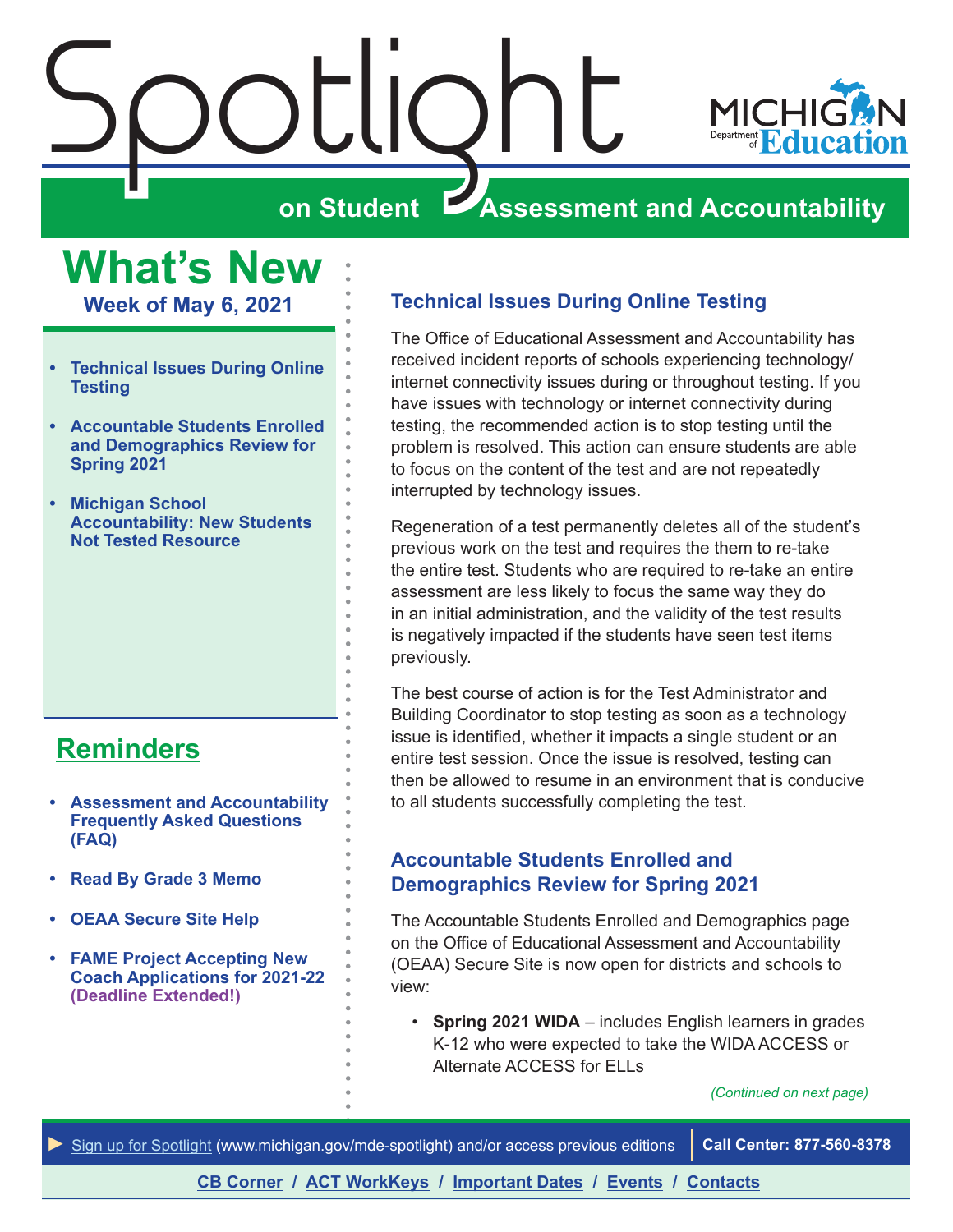# **OCLIQNU** on Student Assessment and Accountability May 6, 2021

- **Spring 2021 test period** includes students in grades 3-8 and 11 who were expected to take the SAT, M-STEP, and PSAT 8/9 for grade 8
- **MI-Access assessments**

This screen allows districts and schools to view and verify student enrollment and demographic data that has been reported in the Michigan Student Data System (MSDS) and will be used for assessment and accountability reporting. There are two separate lists of enrolled students for each test period, each based on a different enrollment date and grouping of students.

- 1. **Spring 2021 WIDA (ACCESS & Alternate ACCESS for ELLs) – Enrollment on April 9, 2021**
	- » Only student information submitted in MSDS with an "as of date" on or before **April 9** and submitted/certified by **5 p.m. on June 28, 2021** will be used for assessment and accountability reporting.
	- » This list will include students identified in an English learner (EL) program in MSDS in grades K-12 who were expected to take the WIDA ACCESS or WIDA Alternate ACCESS for ELLs.
	- » Students who were enrolled up through April 9 should be listed; if they are not, an enrollment record or an EL program must be submitted in MSDS.
	- » Students who exited the school prior to April 9 should not be listed; if they are, then an exit record must be submitted in MSDS.
	- » Student demographics should reflect a student's status on April 9; if incorrect, a record must be submitted in MSDS.
- 2. **Spring 2021 State Assessments Enrollment on June 4, 2021** 
	- » Only student information submitted in MSDS with an "as of date" on or before **June 4**  and submitted/certified by **5 p.m. on June 28, 2021** will used for assessment and accountability reporting.
	- » This list will include all students in grades 3-8 and 11 who were expected to take the M-STEP, MI-Access, SAT, or PSAT 8/9 (for grade 8).
	- » Students who will be enrolled through June 4 should be listed; if they are not listed, an enrollment record must be submitted in MSDS.
	- » Students who have exited the school up through June 4 should not be listed; if they are, then an exit record must be submitted in MSDS.
	- » Student demographics should reflect a student's status on June 4; if incorrect, a record must be submitted in MSDS.
	- » Since June 4 is a future date, the list will have to be reviewed and updated as needed to ensure that student enrollment and demographics are correct as of June 4.

The Accountable Students Enrolled and Demographic pages will be updated daily at approximately 11 a.m. and 7 p.m., as Student Record Maintenance (SRM) records are submitted and certified in MSDS with an "as of date" on or before the dates listed. You will need to work with your district MSDS person to make any updates in MSDS. It is also very important they are made aware of the student record maintenance (SRM) file "as of dates" and deadlines. If you are not

#### *(Continued on next page)*

**Call Center: 877-560-8378** (select appropriate option) for assistance with assessment or accountability issues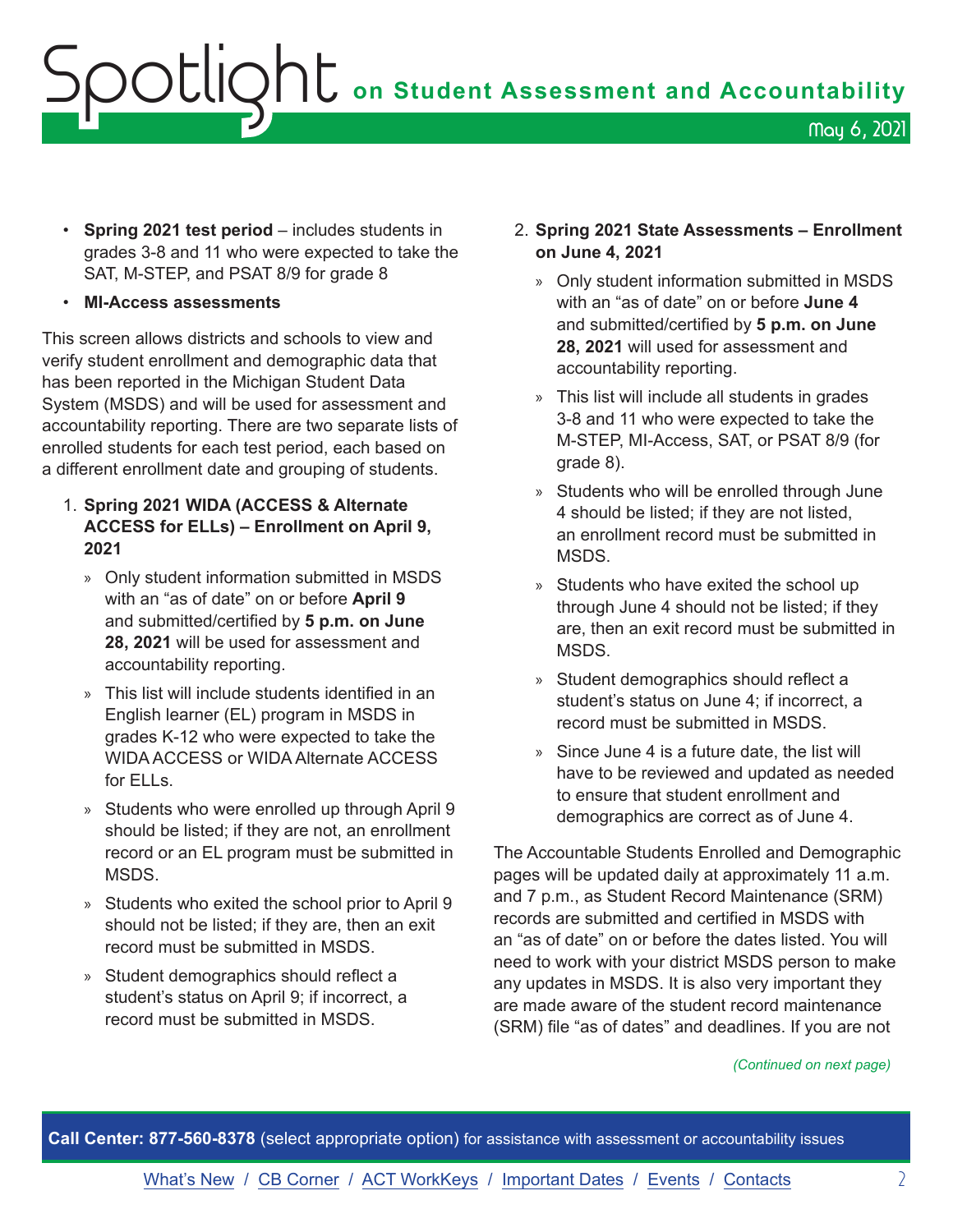# <span id="page-2-0"></span>Spotlight **on Student Assessment and Accountability** May 6, 2021

sure who your district MSDS person is, you can look up the name and contact information on the District and School Contact page of the Secure Site. [District](https://www.michigan.gov/documents/mde/District_and_School_Contacts_Directions_jl_538104_7.pdf)  [and School Contacts](https://www.michigan.gov/documents/mde/District_and_School_Contacts_Directions_jl_538104_7.pdf) directions can be found on the [Secure Site Training web page](http://www.michigan.gov/securesitetraining) (www.michigan.gov/ securesitetraining) under **Miscellaneous Secure Site Functions**.

Make sure to review the [Accountable Students](https://www.michigan.gov/documents/mde/Accountable_Students_Enrolled_and_Demographics_621314_7.pdf)  [Enrolled and Demographic](https://www.michigan.gov/documents/mde/Accountable_Students_Enrolled_and_Demographics_621314_7.pdf) directions for information on which demographics can and cannot be changed during the school year. The directions can be found on the [Secure Site Training web page](http://www.michigan.gov/securesitetraining) (www.michigan. gov/securesitetraining) under **Accountable Students & Test Verification**.

#### **Reminder:**

- State accountability requirements, including the School Grades (A-F) system have not been waived at this time.
- ACT WorkKeys is currently not included in accountability calculations for grade 11 students.
- PSAT 8/9 for grade 9 and PSAT 10 are also not currently included in accountability calculations; therefore, grade 9 and 10 students will not be listed.
- Grade 12 students were not expected to take the MME (SAT, WorkKeys, M-STEP) in Spring 2021.

#### **Michigan School Accountability: New Students Not Tested Resource**

A new resource from the Office of Educational Assessment and Accountability (OEAA) – [Updates for](https://www.michigan.gov/documents/mde/Updates_for_Spring_2021_Students_Not_Tested_724270_7.pdf)  [Spring 2021 Students Not Tested](https://www.michigan.gov/documents/mde/Updates_for_Spring_2021_Students_Not_Tested_724270_7.pdf) – is a brief overview of the updated process for reporting and reviewing Students Not Tested on Spring 2021 summative assessments.

- Students Not Tested issues will be reviewed and reported in the OEAA Secure Site during the Accountable Students and Test Verification windows following the administration of spring assessments.
- A new Not Tested reason of "COVID Related" will be populated for all students who were expected to be tested but for whom no test(s) were received.
- Schools will be able (but not required) to change the pre-loaded "COVID Related" reason to other Not Tested reasons.
- Documentation for any Not Tested reason may be submitted but is not required for Spring 2021 assessments.

These changes to the current year's Students Not Tested process were necessary in light of the federal school accountability waiver that the Michigan Department of Education (MDE) recently received. The changes are designed to make the updated Students Not Tested process as minimally burdensome on schools and districts as possible, accommodating increases in the number of Students Not Tested among schools this year due to the COVID-19 pandemic.

Additional information and resources on school accountability can be found on the MDE [School](http://www.michigan.gov/mde-accountability)  [Accountability web page](http://www.michigan.gov/mde-accountability) (www.michigan.gov/mdeaccountability).

**Call Center: 877-560-8378** (select appropriate option) for assistance with assessment or accountability issues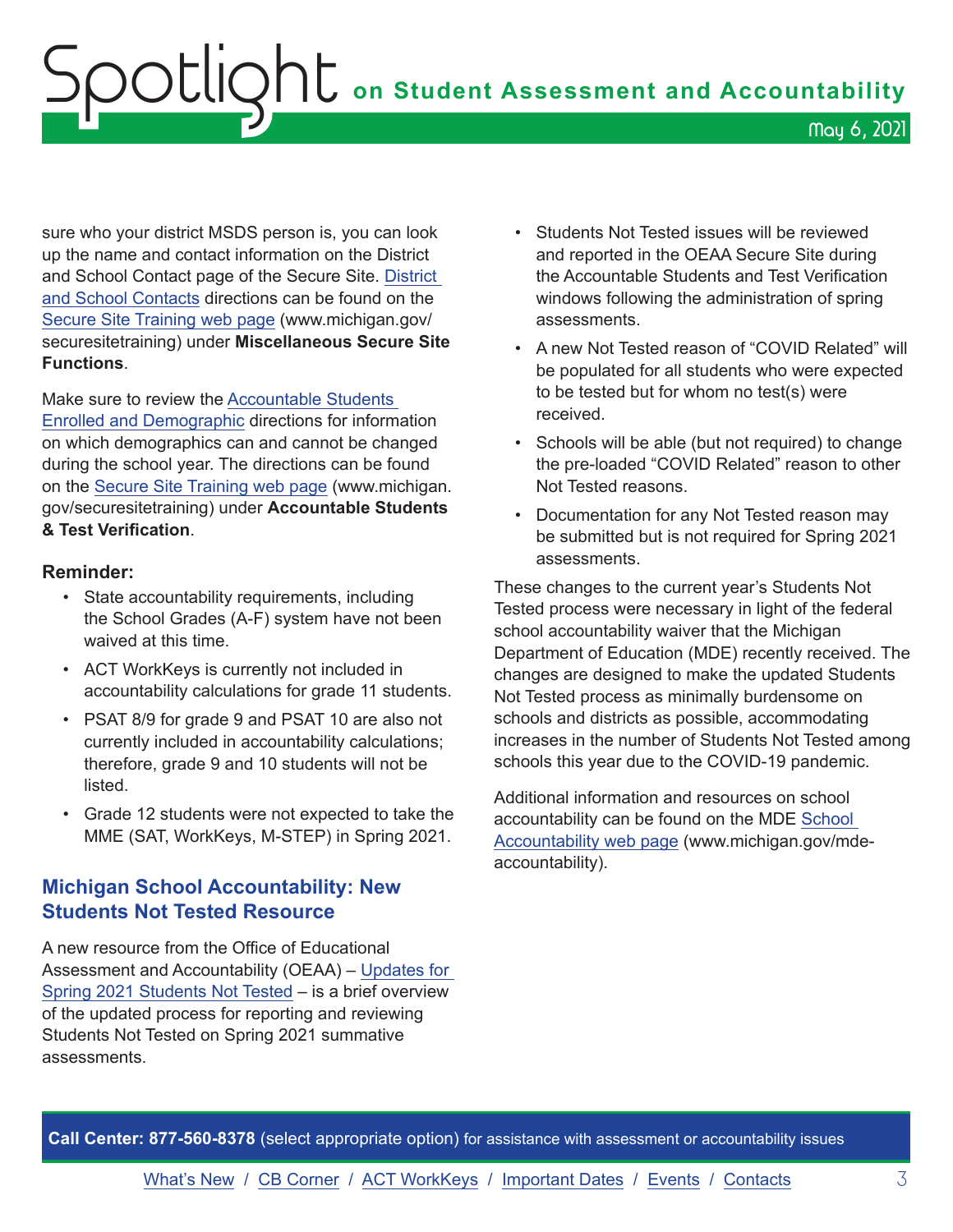<span id="page-3-1"></span>**OOUQNU** on Student Assessment and Accountability

<span id="page-3-0"></span>![](_page_3_Picture_1.jpeg)

#### **Assessment and Accountability Frequently Asked Questions (FAQ)**

In light of the recent announcements on the approval of Michigan Department of Education's accountability waiver and the denial of our assessment waiver, the Office of Assessment and Accountability has provided two FAQ documents to address some of the frequently asked questions that have recently come into our office.

- [FAQ Assessments](https://www.michigan.gov/documents/mde/Spring_2021_Summative_Assessments_FAQ_721789_7.pdf)
- [FAQ Accountability](https://www.michigan.gov/documents/mde/Michigan_School_Accountability_Planning_and_Response_to_COVID-19_701197_7.pdf)

#### **Read By Grade 3 Memo**

Please see the [memo](https://www.michigan.gov/documents/mde/RBG3_Communicating_Parents_722309_7.pdf) on guidance surrounding Michigan's Read By Grade 3 (RBG3) legislation. At this time, the Michigan legislature has not amended the RBG3 requirements for this year.

#### **OEAA Secure Site Help**

Don't miss the last scheduled meeting of virtual online office hours. The session is an opportunity for you to ask questions and receive support for the Secure Site. You can join on your computer or mobile app using Microsoft Teams and the information below:

#### **Microsoft Teams Meeting**

- [Join the meeting](https://teams.microsoft.com/l/meetup-join/19%3ameeting_MzAyYzkwNTctMGU0ZC00Y2ZmLWFjNTEtZTRhYTQzN2UyMGM5%40thread.v2/0?context=%7b%22Tid%22%3a%22d5fb7087-3777-42ad-966a-892ef47225d1%22%2c%22Oid%22%3a%226100384c-b357-44a8-8e52-653af03855b7%22%7d)
- Or call in (audio only): 1-248-509-0316 Phone Conference ID: 27143456#

Drop in and stay the full hour or ask your question and drop out. The current schedule is:

• Tuesday, May  $11 \quad 3 - 4$  p.m.

#### **FAME Project Accepting New Coach Applications for 2021-22**

The Formative Assessment for Michigan Educators (FAME) project is entering its 14th year and is seeking interested educators who would like to lead a local learning team of teachers to explore, implement, and reflect on the formative assessment process in their classrooms. FAME coaches are not expected to be the local expert on the formative assessment process rather FAME coaches are learners along with their learning team.

May 6, 2021

More information of the FAME project and access to the online 2021-22 New FAME Coach [application](https://www.surveymonkey.com/r/FAMEnewcoach) (www.surveymonkey.com/r/FAMEnewcoach) is available on the MDE [Formative Assessment Process](http://www.michigan.gov/formativeassessment)  [page](http://www.michigan.gov/formativeassessment) (www.michigan.gov/formativeassessment) or the [FAME public page](http://www.FAMEMichigan.org) (www.famemichigan.org).

#### The deadline to apply has been **extended to Friday, May 14, 2021**.

If you have any questions, contact Kimberly Young, MDE/OEAA at [youngk1@michigan.gov](mailto:youngk1%40michigan.gov?subject=) or 517-712-8442.

**Call Center: 877-560-8378** (select appropriate option) for assistance with assessment or accountability issues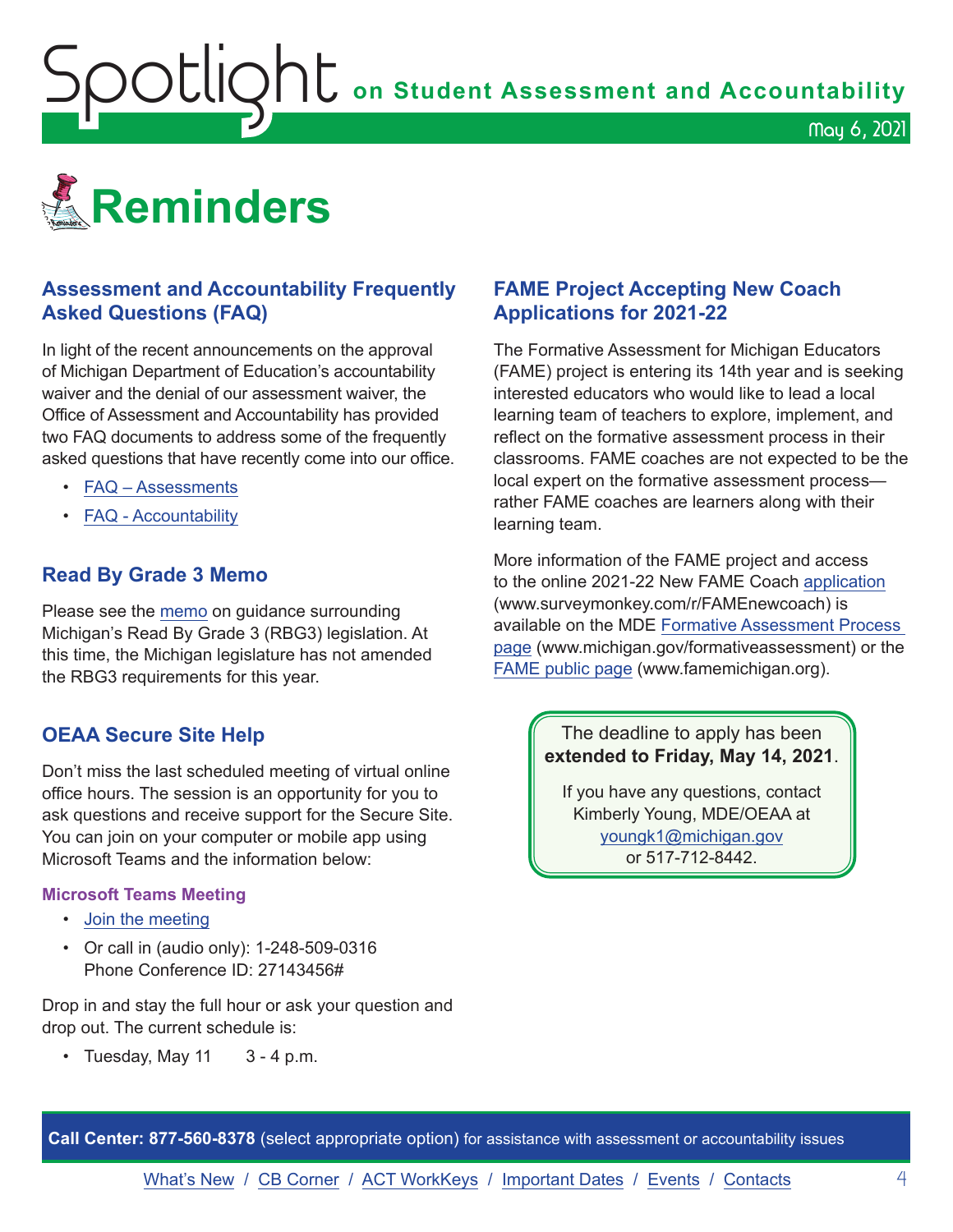Spotlight **on Student Assessment and Accountability**

May 6, 2021

## **CB** College Board Corner

<span id="page-4-0"></span>*Information on SAT*®*, PSAT*™ *8/9, and PSAT*™*10 provided by the College Board*

#### **Questions about Spring SAT, PSAT 8/9, or PSAT 10?**

- Call the Michigan Educator Hotline: 866-870-3127 (select Option 1)
- Email: [michiganadministratorsupport@](mailto:michiganadministratorsupport%40collegeboard.org?subject=) [collegeboard.org](mailto:michiganadministratorsupport%40collegeboard.org?subject=)

## **WHAT'S NEW**

#### **Finish PSAT-Related Testing**

- The last day to administer all PSAT 8/9 and PSAT 10 tests is **Friday, May 7, 2021**.
- All PSAT-related answer sheets and test books must be returned no later than **Monday, May 10** or they may not be scored.

#### **Prepare for May 18 Contingency SAT Testing**

- All SAT test books and answer sheets for April 13 and April 27 should have been returned. If these materials have not yet been returned, refer to the Coordinator Manual on directions to schedule a pickup with UPS as soon as possible.
- Students testing on May 18 who use any test books from April 13 or April 27 will have their scores invalidated.
- Keep any supplementary materials from the April testing—such as answer sheets, Pre-ID labels, manuals, and extra forms—for use on May 18. Additional Coordinator Report Forms will be sent with the shipment of May 18 test books.
- May 18 contingency SAT testing materials ordered in the survey sent on April 26 will arrive in schools May 12-14.
- The contingency accommodated testing window is May 18-20.
- All SAT answer sheets must be returned by May 20 or they may not be scored.
- Return SAT answer sheets by May 19 for any students who completed testing on May 18. Wait to return all answer sheets from students testing in the accommodated testing window once all students in the window have completed testing, but no later than May 20.

#### **Fall Testing**

Coordinators might have received an email on May 5 announcing the College Board's Fall 2021 SAT School Day, PSAT/NMSQT, and PSAT 8/9 test dates. Administering these assessments in the fall is optional and is not being provided by the Michigan Department of Education. **Your district or school will be responsible for paying the invoices for assessments that you choose to provide to your students**.

*(Continued on next page)*

**Call Center: 877-560-8378** (select appropriate option) for assistance with assessment or accountability issues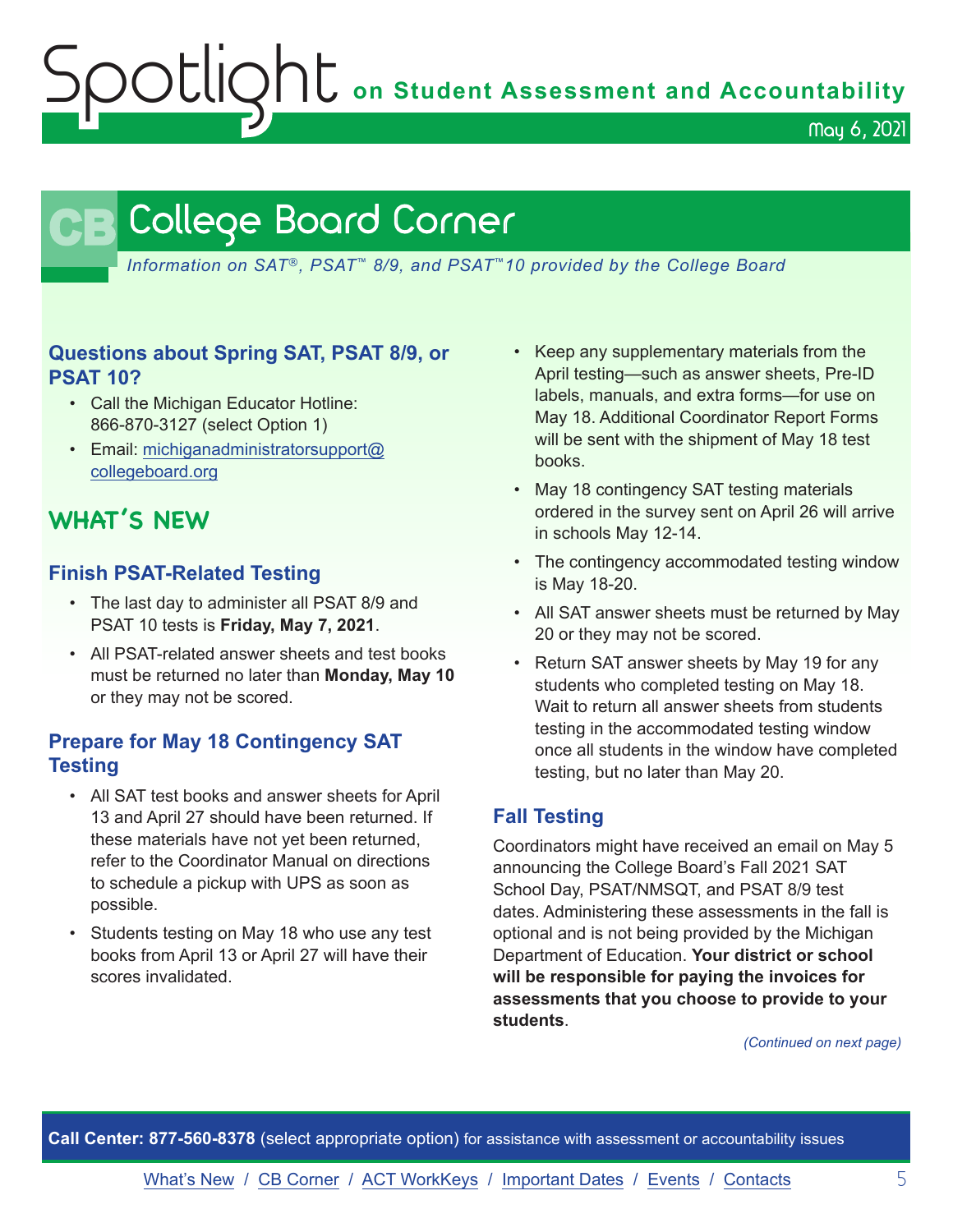OUIQhL on Student Assessment and Accountability

![](_page_5_Picture_1.jpeg)

![](_page_5_Picture_2.jpeg)

### **REMINDERS**

#### **Score Release**

Students who participated in testing during the week of April 13 will receive access to their scores in their College Board accounts beginning on **May 5, 2021**. Students who participated in PSAT 8/9 or PSAT 10 will receive access beginning on **May 17, 2021**.

**Note:** Some scores will be released later, for reasons that may include student participation in the extended PSAT testing window, the accommodated testing windows, the SAT makeup testing date(s), late receipt of answer sheets, missing information on the answer sheet, or other exceptional conditions that require additional attention. Scores for these students will be released daily as they become available.

Educators will have access to scores in the K-12 reporting portal by mid-summer, after all answer document verification activities are completed. More information about the answer document verification window will be available soon, along with an educator score release date. **Note:** Scores that will be available in the K-12 reporting portal are not the official results used in Michigan Department of Education reporting.

Refer to the [April 29 edition of Spotlight](https://www.michigan.gov/documents/mde/Spotlight_4-29-21_723763_7.pdf) (www. michigan.gov/mde-spotlight) for information on how to help students access scores.

*(Continued on next page)*

**Call Center: 877-560-8378** (select appropriate option) for assistance with assessment or accountability issues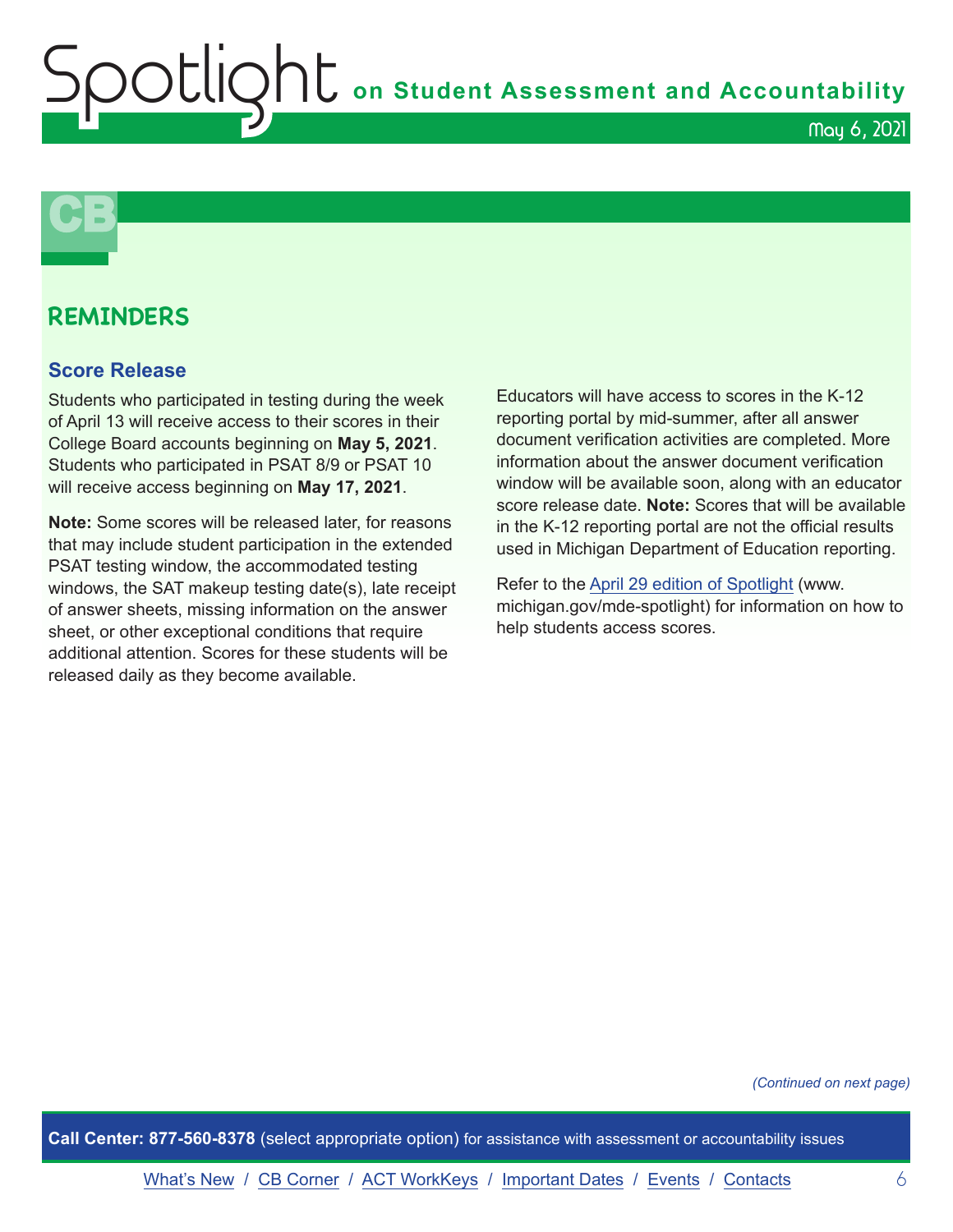$\mathop{\rm O}\nolimits$   $\mathop{\rm Cl}\nolimits$   $\mathop{\rm O}\nolimits$   $\mathop{\rm Cl}\nolimits$  on Student Assessment and Accountability

<span id="page-6-0"></span>![](_page_6_Picture_1.jpeg)

### **What's New**

#### **Returning Contingency Makeup (Test Window 3) Test Materials**

Use the cartons in which the test materials were shipped and follow the instructions that begin on page 29 of the [ACT Test Coordinator Information Manual](https://www.act.org/content/dam/act/secured/documents/pdfs/state-district-test-coordinator-paper-test.pdf) to pack the carton(s). Store the cartons to be shipped in a secure location within the district or school building until they can either be picked up by FedEx or taken to a local FedEx office.

Retain the remaining unused cartons to return the accommodations and EL support materials at the end of the test window.

If you still have secure materials from the initial and makeup test dates, return them with your contingency makeup materials.

 FedEx is scheduled to pick up the standard time test materials on **May 6, 2021** and the accommodations test materials on **May 12, 2021**. Be sure your materials are ready for pickup by 8 a.m. on each of these days.

May 6, 2021

• If your materials are not picked up within two business days after the scheduled pickup date, contact ACT to arrange a new pickup.

#### **Contacting ACT**

If you have questions, you may:

- 1. contact ACT via the [Contact Us web page](http://www.act.org/aap/state/contact.html) ([www.act.org/aap/state/contact.html](https://www.act.org/aap/state/contact.html))
- 2. call ACT at 800-553-6244 between 9:30 a.m. – 6:00 p.m. ET
	- standard time: ext. 2800
	- accommodations: ext.1788
- 3. email accommodations questions to [ACTStateAccoms@act.org](mailto:ACTStateAccoms%40act.org?subject=)

**Call Center: 877-560-8378** (select appropriate option) for assistance with assessment or accountability issues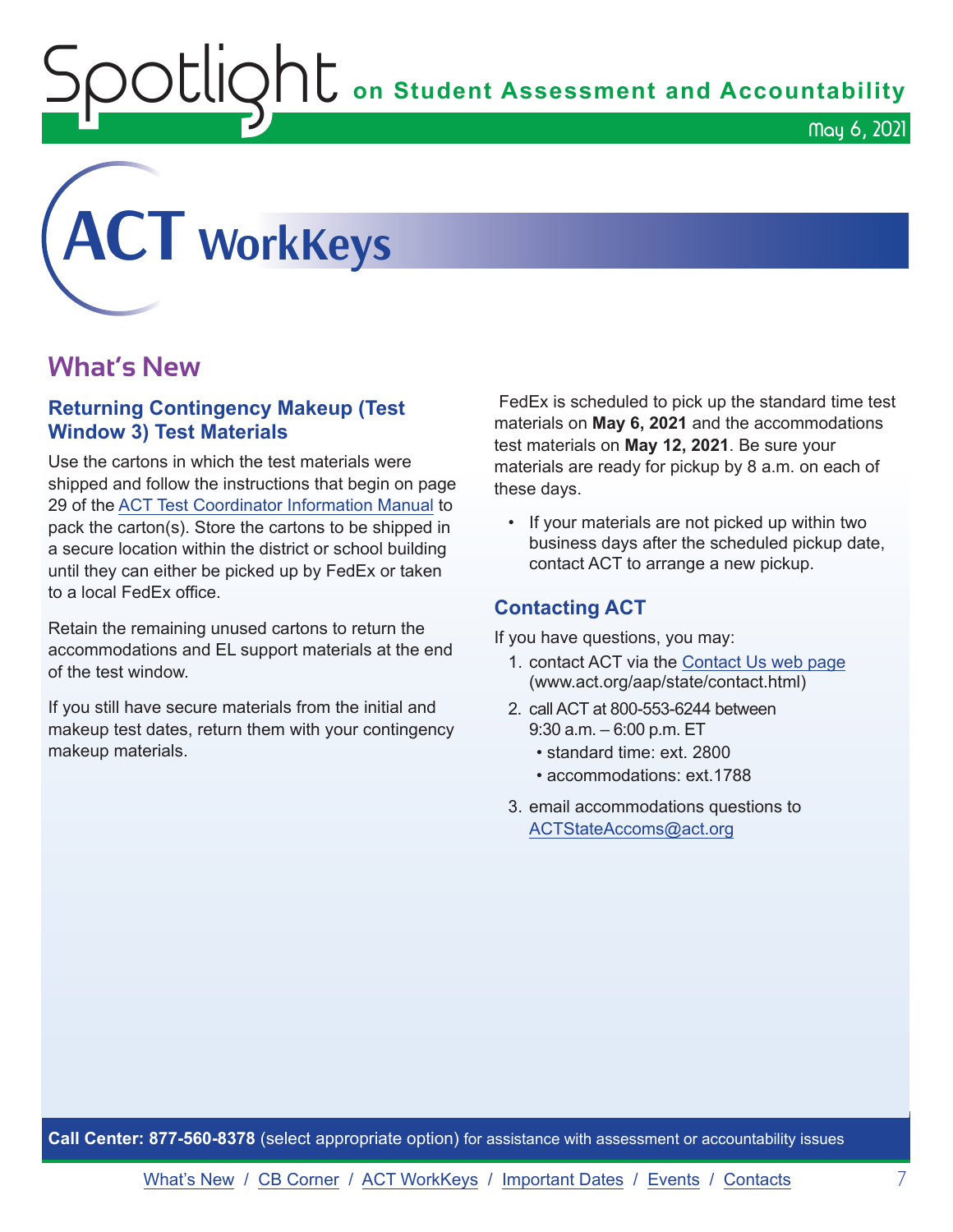# $\mathop{\rm O}\nolimits$   $\mathop{\rm Cl}\nolimits$   $\mathop{\rm O}\nolimits$   $\mathop{\rm Cl}\nolimits$  on Student Assessment and Accountability May 6, 2021

## <span id="page-7-0"></span>**Important Dates**

## **Approaching Deadlines!**

#### **Friday, May 7, 2021**

- **PSAT 8/9** and **PSAT 10** Accommodated Testing Window **CLOSES**
- **PSAT 8/9** and **PSAT 10** Makeup Testing Window **CLOSES**

#### **Tuesday, May 11, 2021**

• Contingency Makeup window for **ACT Workkeys** Accommodations tests for students unable to test during the Accommodated Initial Testing Window or the Accommodated Makeup Testing Window due to a COVID 19-related event **CLOSES**

#### **Wednesday, May 12, 2021**

• Final **DEADLINE** to return all **ACT WorkKeys** test materials for processing

## **May 2021**

#### **Early Literacy and Mathematics**

#### **Now – June 29, 2021**

• **Early Literacy and Mathematics Benchmark Assessments (K-2)** Pre-identification of students in OEAA Secure Site window

#### **Now – June 30, 2021**

• **Early Literacy and Mathematics Benchmark Assessments (K-2)** Online testing window

#### **M-STEP**

#### **Now – May 18, 2021**

• **M-STEP** Additional Material Order window for grades 5, 8, and 11

#### **Now – May 21, 2021**

• Online and paper/pencil assessment window for **M-STEP** grades 5, 8, and 11

#### **Now – June 1, 2021**

Wed

• **M-STEP** Additional Material Order window for grades 3, 4, 6, and 7

l nu

FП.

5

12

6

13

#### **Now – June 4, 2021**

• Online and paper/pencil assessment window for **M-STEP** grades 3, 4, 6, and 7

#### **MI-Access**

#### **Now – June 1, 2021**

• **MI-Access** Additional Material Order window for all grades

#### **Now – June 4, 2021**

- **MI-Access FI** Online and Paper/Pencil assessment window for all grades
- **MI-Access SI/P** online score entry

### **SAT and PSAT**

#### **May 18, 2021**

• **SAT with Essay** Contingency Test Day available for students not able to test on the Primary Test Day or Makeup Test Day due to a COVID 19-related event

#### **May 18-20, 2021**

• **SAT with Essay** Contingency Accommodated Testing Window available for students not able to test during the Accommodated Testing Window or Makeup Accommodated Testing Window due to a COVID 19-related event

#### **May 20, 2021**

• Final deadline to return any **SAT, PSAT 10,** or **PSAT 8/9** testing materials in order for answer documents to be scored

**Call Center: 877-560-8378** (select appropriate option) for assistance with assessment or accountability issues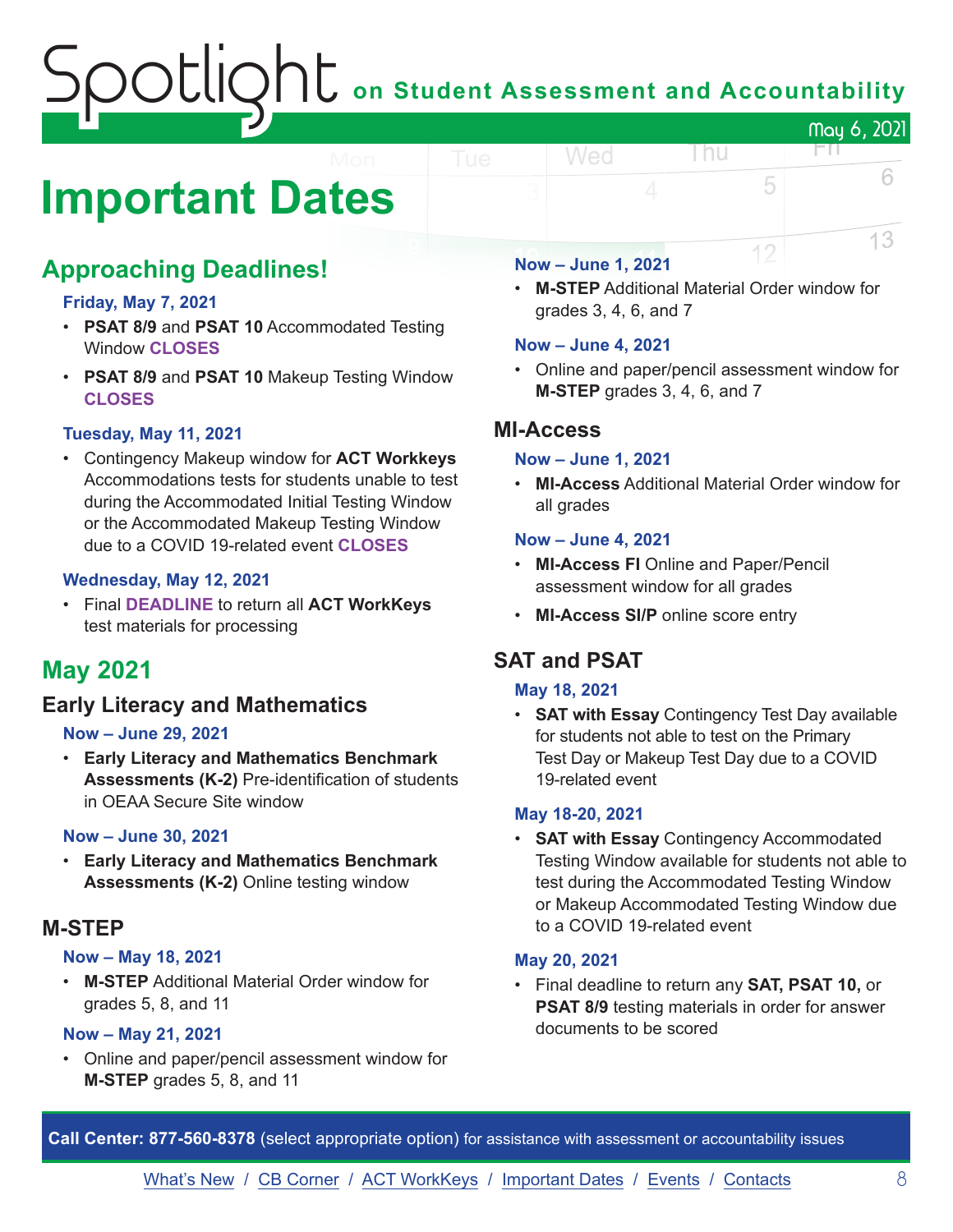## on Student Assessment and Accountability May 6, 2021 FП.

<span id="page-8-0"></span>![](_page_8_Picture_1.jpeg)

#### **Building a Better Assessment Future**

Virtual Conference **June 28–30, 2021 9:00 a.m. – 3:45 p.m.**

Did you know that about 80 percent of the assessments given to students are the result of decisions made by local educators? Those decisions will be the focus of the [Building a Better Assessment](https://www.michiganassessmentconsortium.org/event/building-a-better-assessment-future/)  [Future](https://www.michiganassessmentconsortium.org/event/building-a-better-assessment-future/) virtual conference. This "not-to-be-missed" event offers support for district teams as they reimagine their districts' assessment systems and improve learning for all students.

The BBAF conference will take place **June 28-30, 2021** and is hosted by [Michigan Assessment Consortium](http://www.michiganassessmentconsortium.org/)  [\(MAC\)](http://www.michiganassessmentconsortium.org/) in partnership with Michigan Department of Education's [FAME](http://www.famemichigan.org/) (Formative Assessment for Michigan Educators) program and [Oakland Schools.](https://www.oakland.k12.mi.us/) Event participants will hear from and engage with respected national and international assessment experts, such as Susan Brookhart, Jan Chappuis, Margaret Heritage, Jim Pellegrino, Ken O'Connor, and Rick Stiggins.

Participants will also have ample time to work with Michigan assessment leaders, reflect on their current assessment practices, and collaborate to find new opportunities to improve student learning through assessment.

5

12

#### **Come as a team or attend on your own!**

Educators and policy makers at all levels are invited to attend with schools/districts encouraged to register and work in teams of three or more. The event will feature group work time and office hours with selected experts, allowing participants to address their schools' unique opportunities. Plus, the FAME program and the MAC will support each team's work after the conference through private consultation and group engagements designed to keep the collaboration going.

#### **Learn more**

Download and share the [BBAF conference flyer.](https://www.michiganassessmentconsortium.org/wp-content/uploads/BBAF-Flyer-1.pdf)

Find more details and register on the [Conference](https://www.michiganassessmentconsortium.org/event/building-a-better-assessment-future/)  [event page](https://www.michiganassessmentconsortium.org/event/building-a-better-assessment-future/) (bit.ly/MAC-BBAF).

**Call Center: 877-560-8378** (select appropriate option) for assistance with assessment or accountability issues

[What's New](#page-0-0) / [CB Corner](#page-4-0) / [ACT WorkKeys](#page-6-0) / [Important Dates](#page-7-0) / [Events](#page-8-0) / [Contacts](#page-9-0) 9

6

13